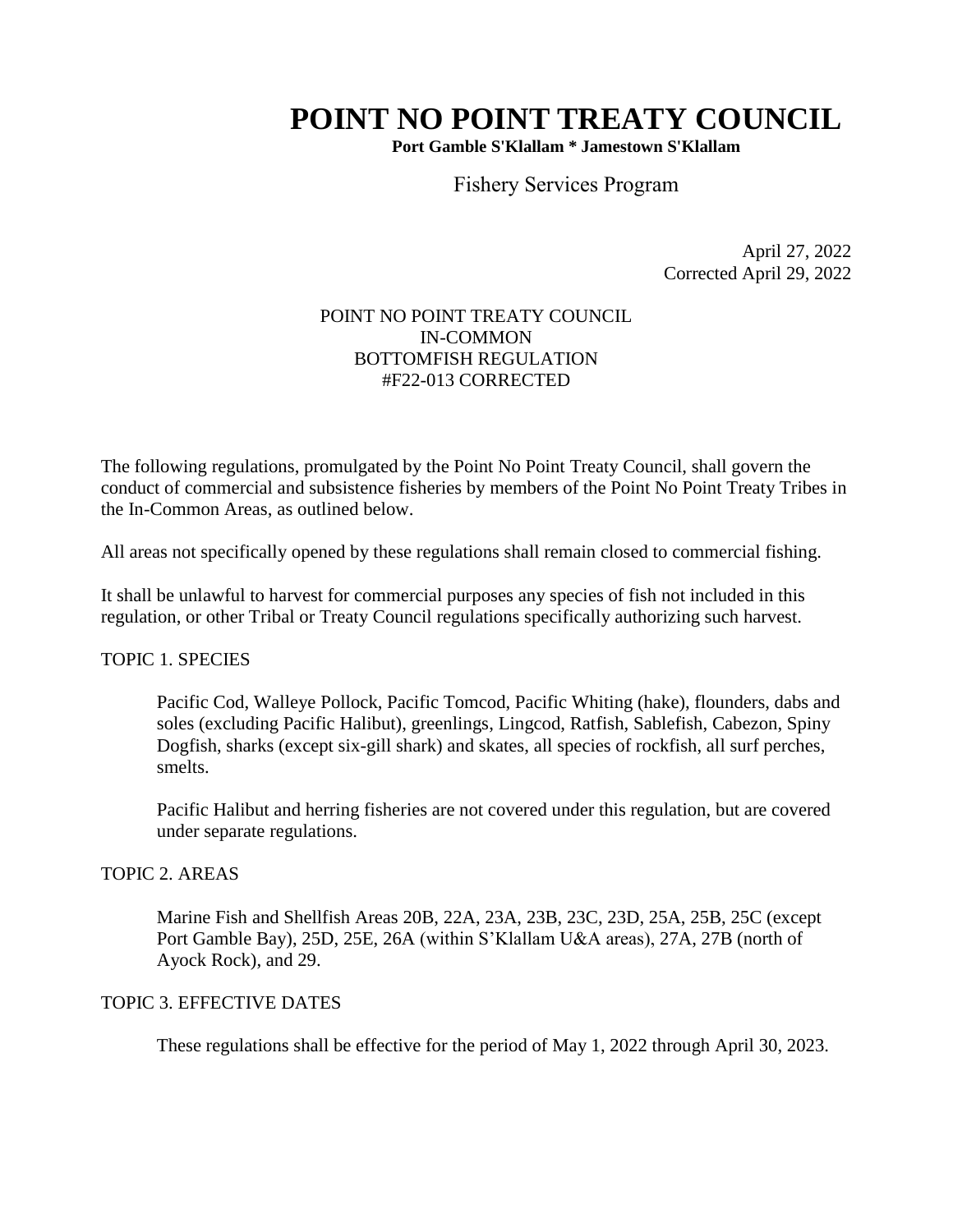## TOPIC 4. DAYS AND TIMES

Open 7 days a week, 24 hours a day, except as restricted in Topics 6 through 12 of these regulations.

## TOPIC 5. GEAR

Only gear specifically authorized by these regulations may be lawfully used.

a) Commercial

Set lines Maximum 500 hooks/skate, maximum 3,000 hooks /vessel. Bottomfish troll (max. 2 lines/boat; max. 4 spreads/line; topspread must be less than 24' from the end of the line). Hand line, Bottomfish jigs. Hand held dipnets (3 ft. max. diameter). Ringnet (6 ft. maximum diameter). Rake. Beach seines (max. length 165 fms., min. mesh 5"). Thread size (multifilament only) no finer than seine #12. Bottomfish set/drift gillnets (max. length 165 fms., min. mesh 5". Thread size no finer than seine #12). Bottomfish pots (must have one wall made of cotton fiber or a vertical wall attached with cotton hangings).

b) Subsistence

Hand lines. Bottomfish jigs (max. 2 hooks per line/2 lines per fisher). Baitfish jigs (3 treble or 9 single hooks max.). Hand held dipnets (3 ft. max. diameter). Rake.

# TOPIC 6. SPECIAL RESTRICTION ON SET NETS

- a) Dogfish: Areas 23C, 23D, 25A, 25B, 25C (west of a line from Twin Spits to the Pope & Talbot stack), 27A, 27B open all year. No more than four dogfish nets may be used at one time. All other areas closed to Dogfish set net
- b) Pacific Cod: Areas 23A (west of a line 335° true from Dungeness Light), 23C, 23D, 29 open all year. All other areas closed to Pacific Cod set net.

# TOPIC 7. SPECIAL RESTRICTIONS ON BEACH SEINE FISHING

- a) Beach seine gear closed to harvesting surf perches from May 1 through August 31.
- b) Species other than surf perches listed in Topic 1: Beach seine gear closed from May 1 through September 30.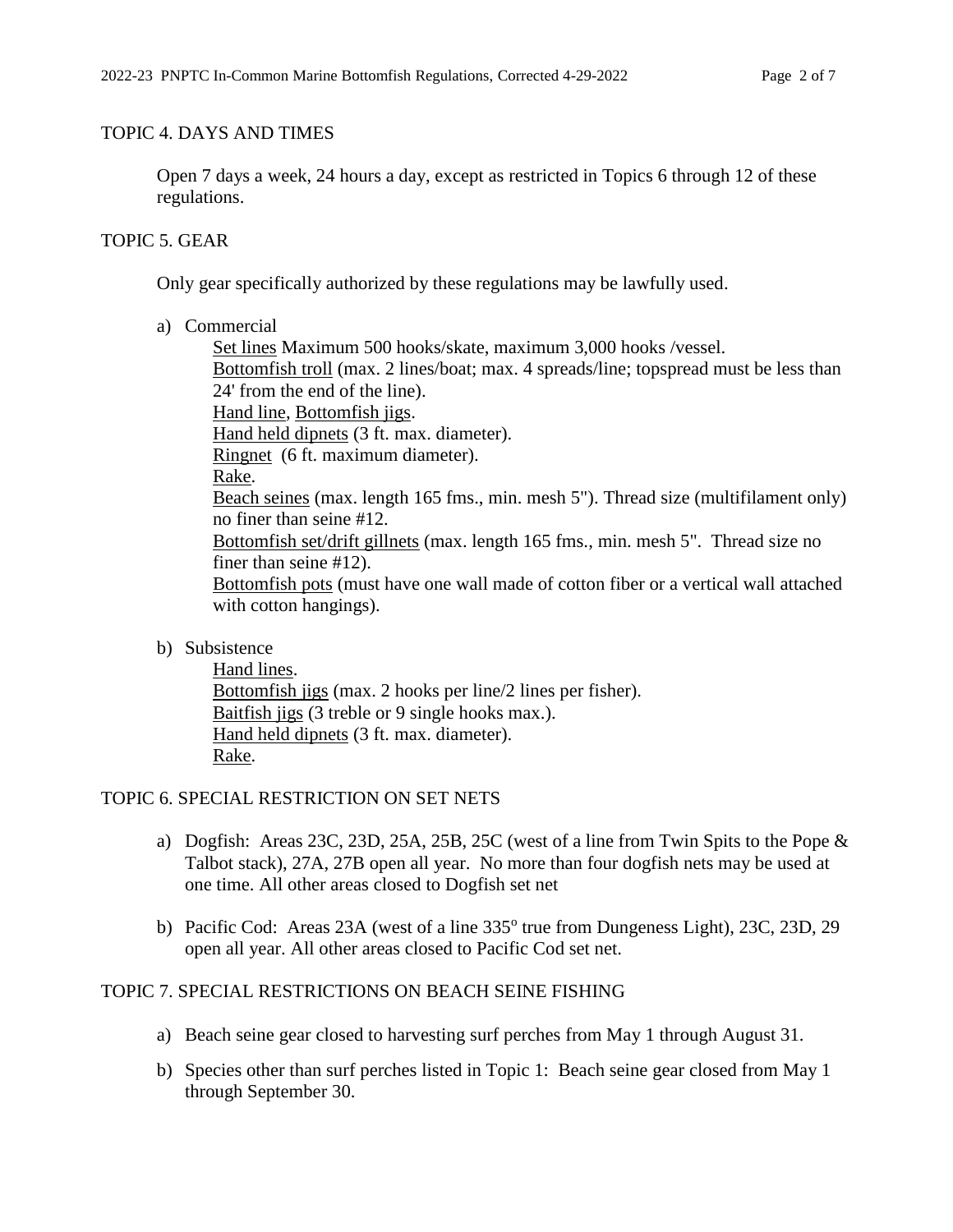### TOPIC 8. SPECIAL RESTRICTIONS ON FISHING WITH TROLL GEAR

Troll gear may be used for the commercial harvest of species mentioned in Topic 1 with the following restrictions:

- a) Areas 23A, 23B: Open May 1 through November 30. Exemption: Area 23A (west of a line 335° true from Dungeness Light) open for Pacific Cod all year.
- b) Area 23D: Open December 1 through April 30. Exemption: Area 23D open for Pacific Cod all year.
- c) Areas 23C, 29: Open all year.

#### TOPIC 9. SPECIAL RESTRICTIONS ON JIG (HANDLINE) GEAR AND BOTTOMFISH POTS

Jigs and pots may be used for the commercial harvest of species listed in Topic 1 only as follows:

- a) Areas 23A, 23B, 23D, 25A, 25B, 25C, 25D, 25E, 26A: Open May 1 through November 30. Exemption: Area 23A (west of a line 335° true from Dungeness Light) and Area 23D are open for Pacific Cod all year.
- b) Areas 27A, 27B: Open December 1 through April 30.
- c) Areas 23C, 29: Open all year.

#### TOPIC 10. SPECIAL RESTRICTIONS ON SET LINES IN COMMERCIAL FISHERIES

Bycatch in a commercial Halibut Fishery opening:

- a) Area 29: Lingcod (legal sized) may be retained and commercially sold;
- b) Area 23C: A limit of 300 pounds of lingcod (legal sized) per day may be retained and commercially sold;
- c) Areas 20B, 22A, 23A, 23B, 23D, 25A, 25B, 25C, 25D, 25E, 27A, and 27B: The first six (6) legal sized lingcod landed (not including any subsistence catch) may be retained and commercially sold;
- d) Areas 20B, 22A, 25A, 25B, 25C, 25D, 25E, 26A, 27A, 27B: Limit 100 pounds of Pacific Cod per day allowed as commercial bycatch in the commercial halibut fishery;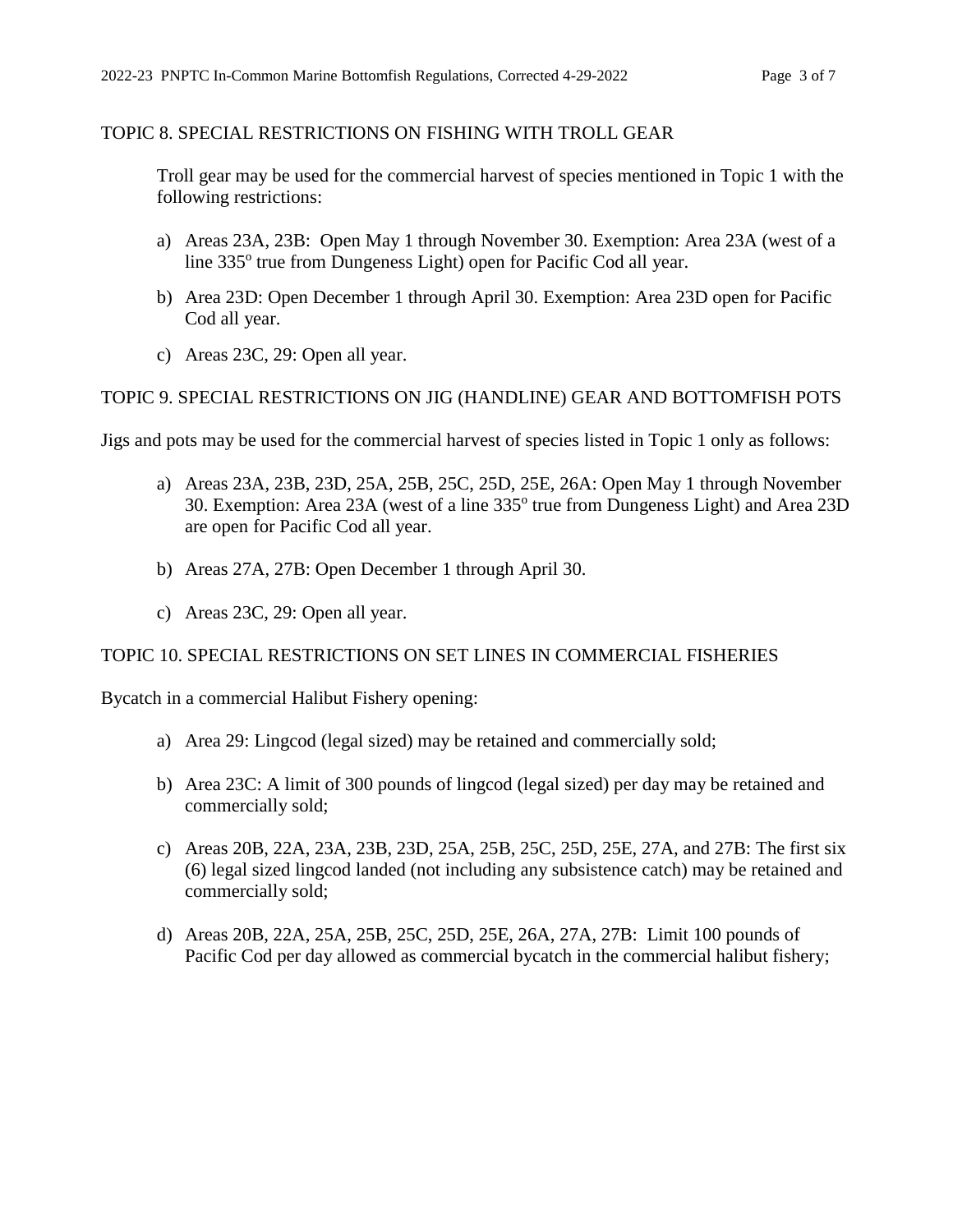- e) Areas 23A, 23C, 23D, 29: Pacific Cod may be retained and commercially sold;
- f) During commercial halibut fishery openings all incidentally caught rockfish must be retained and recorded on commercial fish tickets as take-home and can only be used for subsistence or ceremonial purposes – no commercial sale of rockfish species caught in a commercial halibut fishery opening, as per PNPTC commercial halibut regulations;
- g) Commercial retention and sale as authorized under other sections of this regulation.

#### TOPIC 11. SPECIAL RESTRICTIONS ON SPECIES IN COMMERCIAL FISHERIES

- a) All anadromous fish (salmon, trout, and sturgeon) when captured incidentally while fishing commercially for any of the species listed in Topic 1, must be released unharmed unless their retention is authorized by Tribal or Treaty Council regulations.
- b) All Brown, Copper, Yelloweye, Bocaccio, Canary, and Quilback rockfish shall be released in good condition whenever possible, preferably using a descending device to return the fish to as close to capture depth as possible (except during a commercial halibut fishery opening all rockfish must be retained and recorded as take-home on a commercial fish ticket). If unharmed release is not possible, retention is permitted for subsistence purposes only and must be recorded as take-home on a commercial fish ticket. No commercial sale of these rockfish species.
- c) Starry Flounder measuring less than 14" must be released unharmed.
- d) English Sole measuring less than 12" must be released unharmed.
- e) Halibut must be released unharmed unless retention in authorized by PNPTC halibut regulations.
- f) Lingcod: Areas 25C, 27A, 27B, lingcod may not be harvested commercially. All incidentally caught Lingcod in these areas must be released unharmed. Exemptions: Six (6) Lingcod per day allowed as commercial bycatch during a commercial halibut fishery (commercial size limits apply); and subsistence harvest covered by these regulations under Topic 13.
- g) Lingcod: Areas 20B, 22A, 23A, 23B, 23C, 23D, 25A, 25E, 29, lingcod may be harvested commercially from May 1 through August 31. All Lingcod captured at other times must be released unharmed. All Lingcod measuring more than 40" must be released unharmed (legal size range  $24 - 40$  inches). Limit of the first six (4) legal sized lingcod landed per day (not including subsistence catch)
- h) Lingcod: Area 23C, lingcod may be harvested commercially from March 10 through September 30. All lingcod captured at other times must be released unharmed. Commercial limit 300 pounds per day.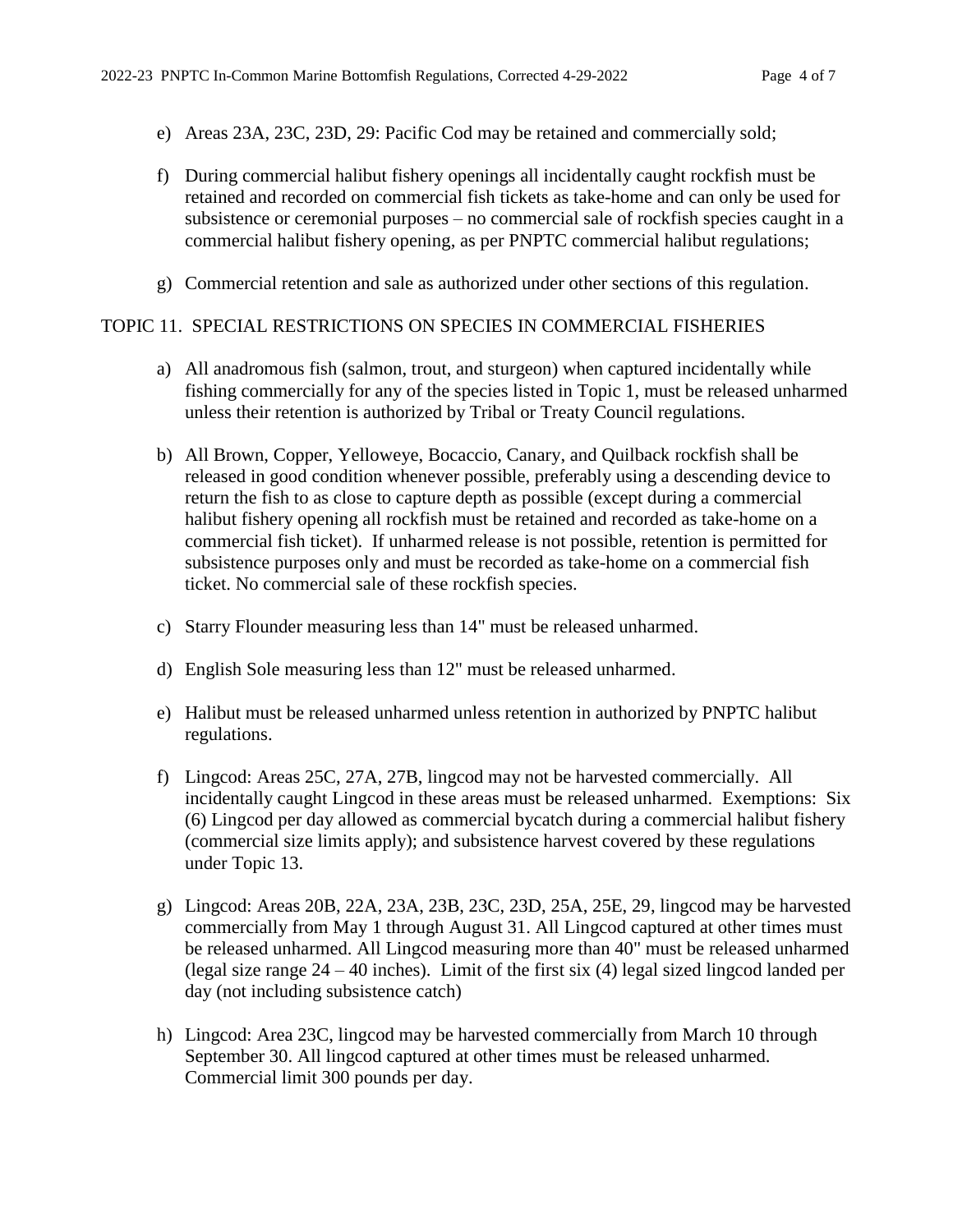- i) Lingcod: Area 29, lingcod may be harvested commercially from March 10 through October 31.
- j) Lingcod measuring less than 24" must be released unharmed.
- k) Pacific Cod in Areas 20B, 22A, 25A, 25B, 25C, 25D, 25E, 26A, 27A, 27B must be released unharmed. Exemption: Limit of 100 pounds of Pacific Cod per day allowed as commercial bycatch during a commercial halibut fishery.
- 1) Pacific Cod in Areas 23A (west of a line 335° true from Dungeness Light), 23C, 23D, 29, Pacific Cod may be harvested commercially year-round.
- m) Smelt: Areas 25A and 25E, smelt fishing shall be prohibited from May 1 through October 31.
- n) Smelt: Area 27B, smelt fishing shall be prohibited from May 1 through September 30.

## TOPIC 12. SPECIAL RESTRICTIONS FOR MARINE AND SHELLFISH PROTECTED AREAS

Area 22A: The San Juan Islands Marine Preserves are closed to commercial finfish harvest to protect marine fish production areas and to avoid disrupting long-term research projects.

- a) False Bay: The tidelands of False Bay on San Juan Island and the water 500 yards seaward of its entrance, beginning at a line bearing due south (180º true) from the east entrance of the bay (longitude 123  $\degree$ 04'00" W) to a line bearing due south from the west side of the small peninsula at the west entrance of the bay (longitude 123 º04'30" W). The tidelands extending 400 feet to the west of the entrance of the bay and 600 feet to the east of the entrance of the bay also remain closed.
- b) Point Caution: The shore of San Juan Island from near the Port of Friday Harbor to the vicinity of Point Caution to 500 yards seaward, beginning north of a line from the point of land (latitude 48º32'26.5" N, longitude 123 º00'53" W) between the port of Friday Harbor and Beaverton Cove (bearing 65<sup>°</sup> true) to Reid Rock buoy and ending east of a line perpendicular to the shore 500 yards west of Point Caution; to a distance of 500 yards offshore between these lines.
- c) Argyle Lagoon: The waters enclosed by the inner spit of Argyle Lagoon on San Juan Island.
- d) Yellow and Low Islands: The Tidelands and waters to 300 yards seaward around Yellow Island and the tide lands and waters to 300 yards seaward around Low Island (a small island south of Yellow Island).
- e) Southwest shore of Shaw Island: The area on the southwest shore of Shaw Island, beginning from a line south from Hicks Bay (longitude 122º58'15" W) continuing west and north to a line which bears 261º true from the marker on the shore of Parks Bay to Point Caution and which passes just south of the unnamed island at the north entrance of Parks Bay (latitude 48 º33'57" N, longitude 122º58'58" W).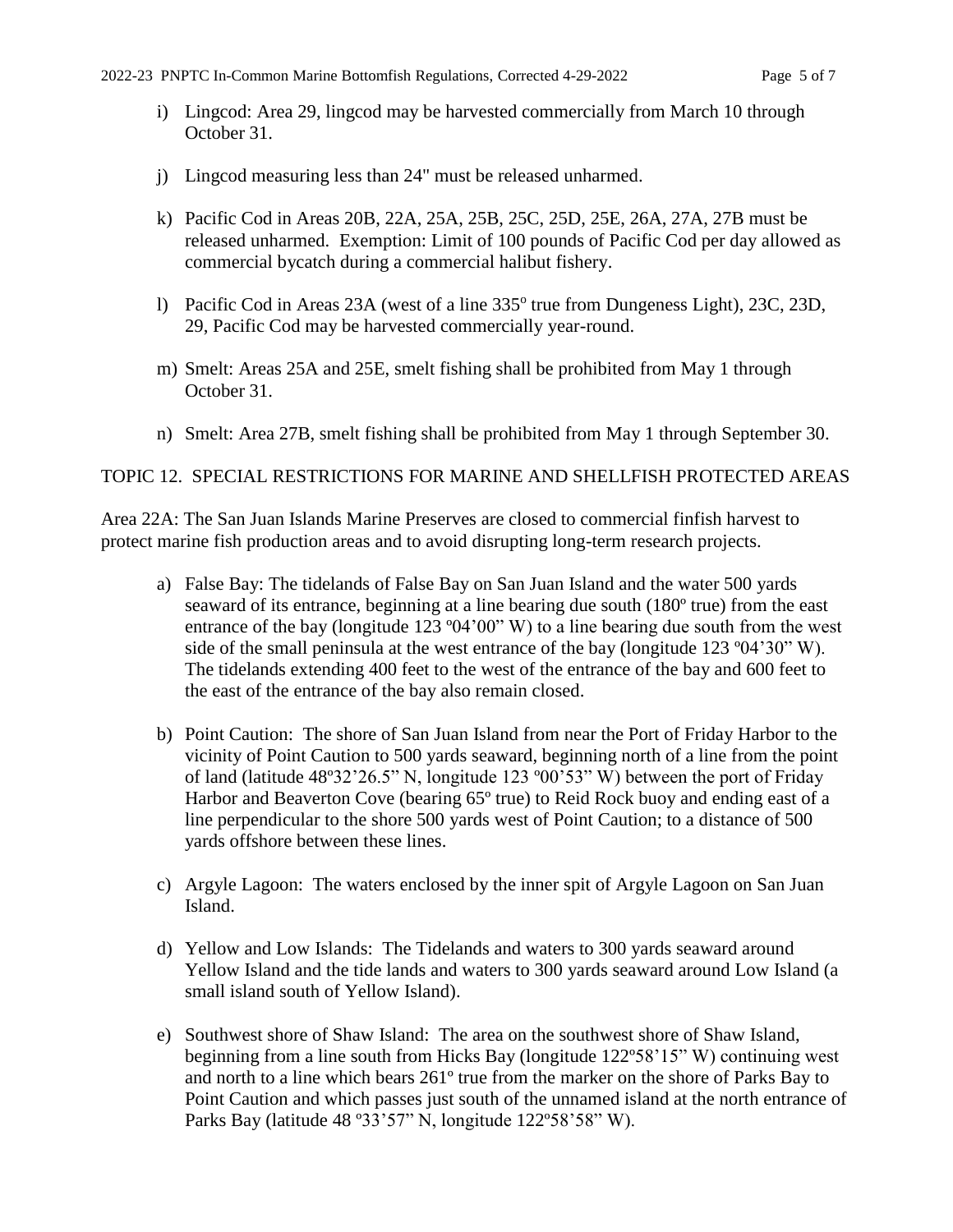#### TOPIC 13. SUBSISTENCE FISHERIES

- a) All fishers shall have a Tribal Subsistence Catch Reporting Card while subsistence harvesting and record all subsistence catches on the subsistence card, as per the Tribal Fishing Ordinances.
- b) All take-home fish from commercial fishing activity must be recorded as take-home on a commercial ticket.
- c) All Brown, Copper, Yelloweye, Bocaccio, Canary, and Quilback rockfish shall be released in good condition whenever possible, preferably using a descending device to return the fish to as close to capture depth as possible (except during a commercial halibut fishery opening all rockfish must be retained and recorded as take-home on a commercial fish ticket). If unharmed release is not possible, retention is permitted for subsistence purposes only, and must be recorded as such on a subsistence card or as take-home on a commercial fish ticket.
- d) Smelts/sardines/anchovies: Bag limit of 20 lbs. combined.
- e) Lingcod may be harvested for subsistence year-round in all areas; lingcod measuring less than 22" must be released unharmed. Exemption: Area 29 there is no minimum size for subsistence lingcod.
- f) Subsistence harvest open year-round; daily total bag limit is **15 bottomfish** regardless of species (*i.e.* all species combined), subject to the individual bag limits and area restrictions listed in the table below:

| <b>AREA</b>                                                                    | <b>RESTRICTIONS</b>                                                                                                                                     |
|--------------------------------------------------------------------------------|---------------------------------------------------------------------------------------------------------------------------------------------------------|
| 29                                                                             | Daily limit may include only:<br>Fifteen (15) bottom fish total                                                                                         |
| 23A, 23C, 23D                                                                  | Daily limit may include only:<br>Four (4) Lingcod<br>Two (2) Cabezon<br>Five (5) rockfish                                                               |
| 20B, 22A, 23B, 25A, 25B,<br>25C, 25D, 25E, 26A (within<br>S'Klallam U&A areas) | Daily limit may include only:<br>Four (4) Lingcod<br>Two (2) Cabezon<br>Five (5) rockfish<br>Ten (10) surf perches, Pacific Cod,<br>or Walleye Pollock  |
| 27A, 27B                                                                       | Daily limit may include only:<br>Two $(2)$ Lingcod<br>Two (2) Cabezon<br>Five (5) rockfish<br>Ten (10) surf perches, Pacific Cod,<br>or Walleye Pollock |